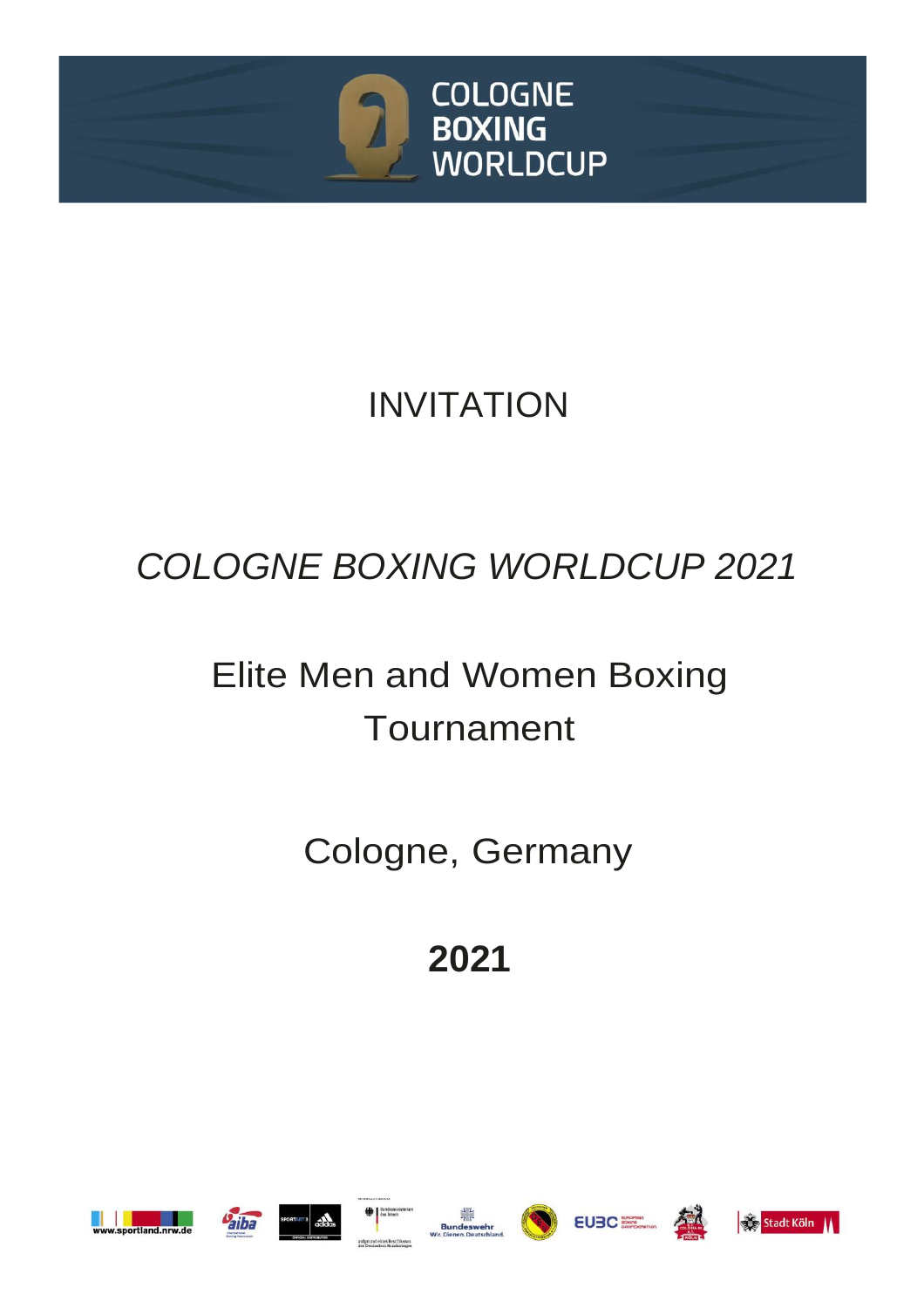

# **Cologne Boxing World Cup, Germany lnvitation**

Dear Presidents and Secretary Generals,

lt's my great pleasure to invite your federation to take part at the Cologne Boxing Worldcup for Men and Wornen Elite which will be held from **March 10 – 14, 2021** in the city of Cologne, Germany.

This invitation letter includes all necessary information which you need in reference to the Cologne Boxing Worldcup Boxing including registration and hotel information.

We, the German Boxing Association with the aid of the LOC, will ensure that your Team Delegations will have a successful residence and competition in the city of Cologne.

The event is approved as professional sport event with a very strict Covid 19 protocol with the following main requirements:

- Every Participant need to have Covid 19 PCR test not older then 48 hours
- No spectators are allowed
- Nobody is allowed to leave the hotel at anytime (only official transportation) during the tournament period
- FFP 2 masks will be provided by LOC and need to be used at anytime
- distance minimum 1,5m at anytime
- disinfection fluid should be used as often as possible
- For breakfast, lunch and dinner everybody will get a timeslot and will be served on single tables
- fever measurement for all particpants
- The medical commission will do additional rapid tests
- Athletes and coaches must leave the competition venue after the bouts

We are looking forward to seeing you in Germany.

Koley & Mill

**Michael Müller Martin Volke** Secretary General **LOC** 















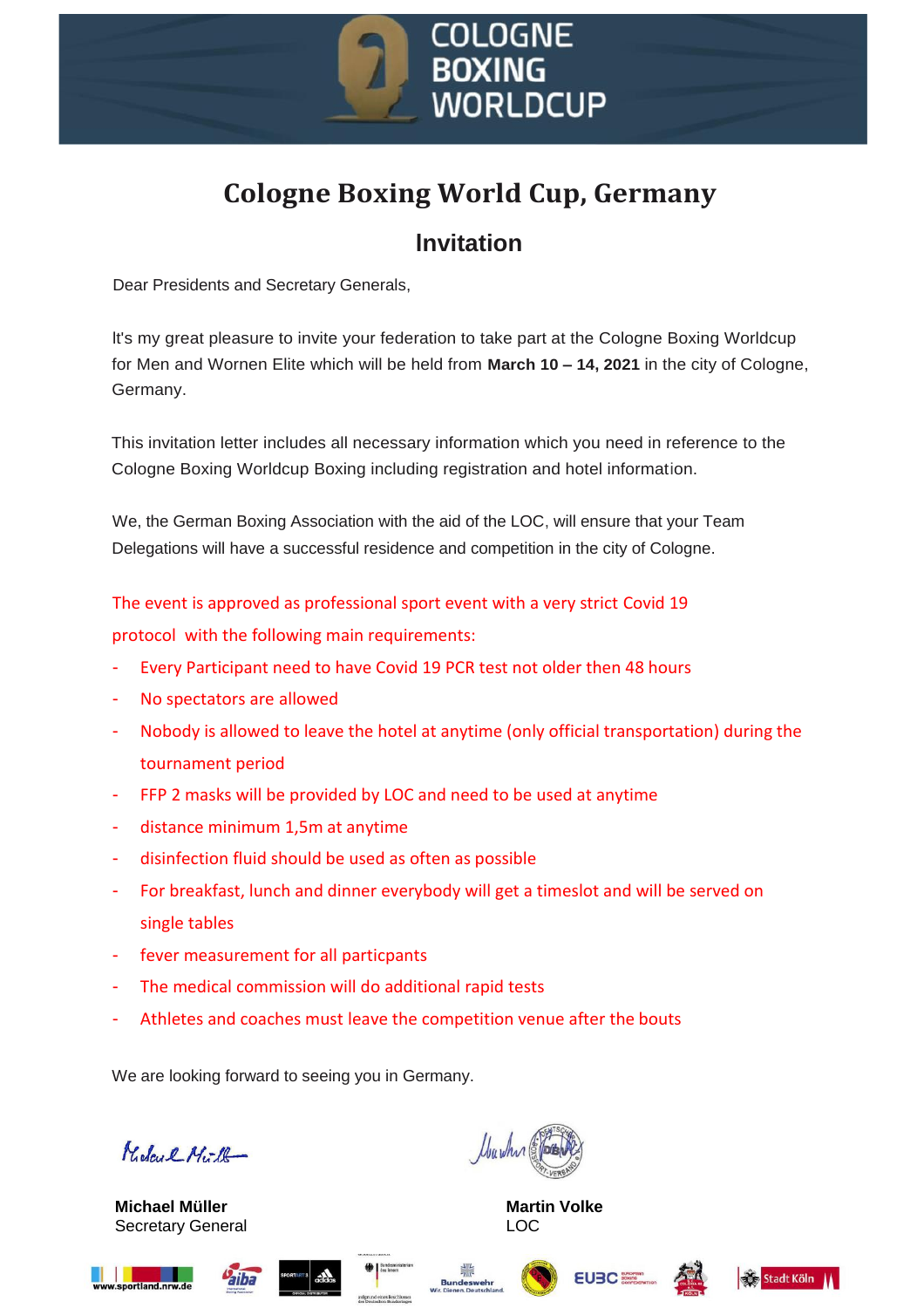

# **Fact Sheet of Event**

## **1. Title of Event**

Cologne Boxing Worldcup

### **2. Daily Competition and Meeting Schedule Cologne Boxing Worldcup 2021\***

| <b>Time</b>                       |                          | <b>Location</b> | <b>Comment</b> |  |
|-----------------------------------|--------------------------|-----------------|----------------|--|
| <b>Wednesday, den 10.03. 2021</b> |                          |                 |                |  |
| 07:00-20:00 Uhr                   | Arrival                  | V8 Hotel        |                |  |
| 07:00-20:00 Uhr                   | Accreditation            | V8 Hotel        |                |  |
| 20:00-21:00 Uhr                   | <b>Technical Meeting</b> | V8 Hotel        |                |  |
| Thursday, den 11.03. 2021         |                          |                 |                |  |
| 07:00-09:00 Uhr                   | Weigh-In Medical Check   | V8 Hotel        |                |  |
| 09:30-10:00 Uhr                   | <b>Official Draw</b>     | V8 Hotel        |                |  |
| 14:00-17:00 Uhr                   | 1. Session               | Motorworld      |                |  |
| 19:00-22:00 Uhr                   | 2. Session               | Motorworld      |                |  |
| Friday, den 12.03. 2021           |                          |                 |                |  |
| 07:30-09:00 Uhr                   | Weigh-In Medical Check   | V8 Hotel        |                |  |
| 14:00-17:00 Uhr                   | 3. Session Semifinal     | Motorworld      |                |  |
| 19:00-20:30 Uhr                   | 4. Session Semifinal     | Motorworld      |                |  |
| Saturday, den 13.03. 2021         |                          |                 |                |  |
| 08:00-09:00 Uhr                   | Weigh-In Medical Check   | V8 Hotel        |                |  |
| 18:00-20:00 Uhr                   | 5. Session Final         | Motorworld      |                |  |
| 20:00-20:30 Uhr                   | <b>Break</b>             |                 |                |  |
| 20:30-23:00 Uhr                   | 6. Session Final         | Motorworld      |                |  |
| Sunday, den 14.03. 2021           |                          |                 |                |  |
| 07:00-18:00 Uhr                   | Departure                |                 |                |  |

\* under restriction of modification











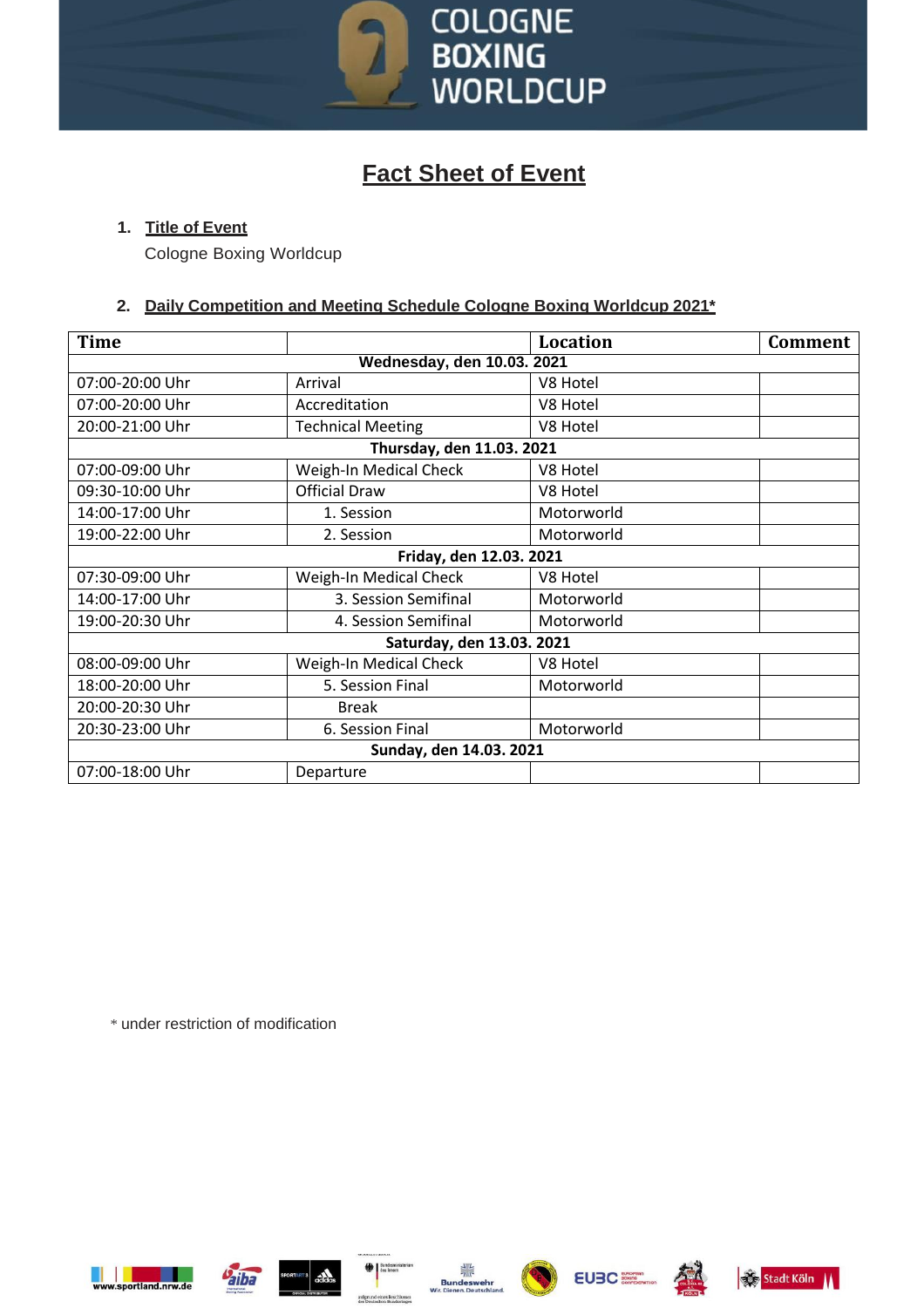

#### **3. Participation**

| 1-2 Boxers     | - 1 Official                                                                     |
|----------------|----------------------------------------------------------------------------------|
| 3-4 Boxers     | - 2 Officials + AIBA R&J                                                         |
| 5-8 Boxers     | - 3 Officials + AIBA R&J                                                         |
| 8-12 Boxers    | $-4$ Officials $+2$ AIBA R&J                                                     |
| $12-17$ Boxers | $-5$ Officials $+2$ AIBA R&J                                                     |
|                | All coaches should be AIBA Certified Coaches (1-3 stars), registered in the AIBA |
| Database       |                                                                                  |

#### **4. Location**

Competition Venue: MOTORWORLD Köln –Rheinland, "Butzweilerhofallee, Butzweilerstraße 35- 39, 50829 Köln

Hotel and Accreditation : V8 Hotel Butzweilerstrasse 35-39 · 50829 Köln

#### **5. Weight Category**

The Tournament will be staged in 8 Weight Categories Men and 5 Weight Categories Warnen:

# **Men: 52kg,57kg,63kg,69kg, 75kg,81kg,91kg,91+kg Women: 51kg, 57kg, 60kg, 69kg, 75kg**

#### **6. Number of Rounds**

Three (3) rounds of three (3) minutes, one (1) minute rest between rounds

#### **7. Scoring System**

AIBA Scoring System - 10 Point -Scoring System will be used

#### **8. Registration**

Mail: m.volke@boxverband and [b.bastian@ boxverband.de](mailto:b.bastian@%20boxverband.de)

#### **9. Reguirements**

a. All Boxers must bring along with them:

- International AIBA Recordbook as weil as up to date medical examinations
- Current and valid Passport
- **Covid 19 PCR test not older then 48 hours**





aiba







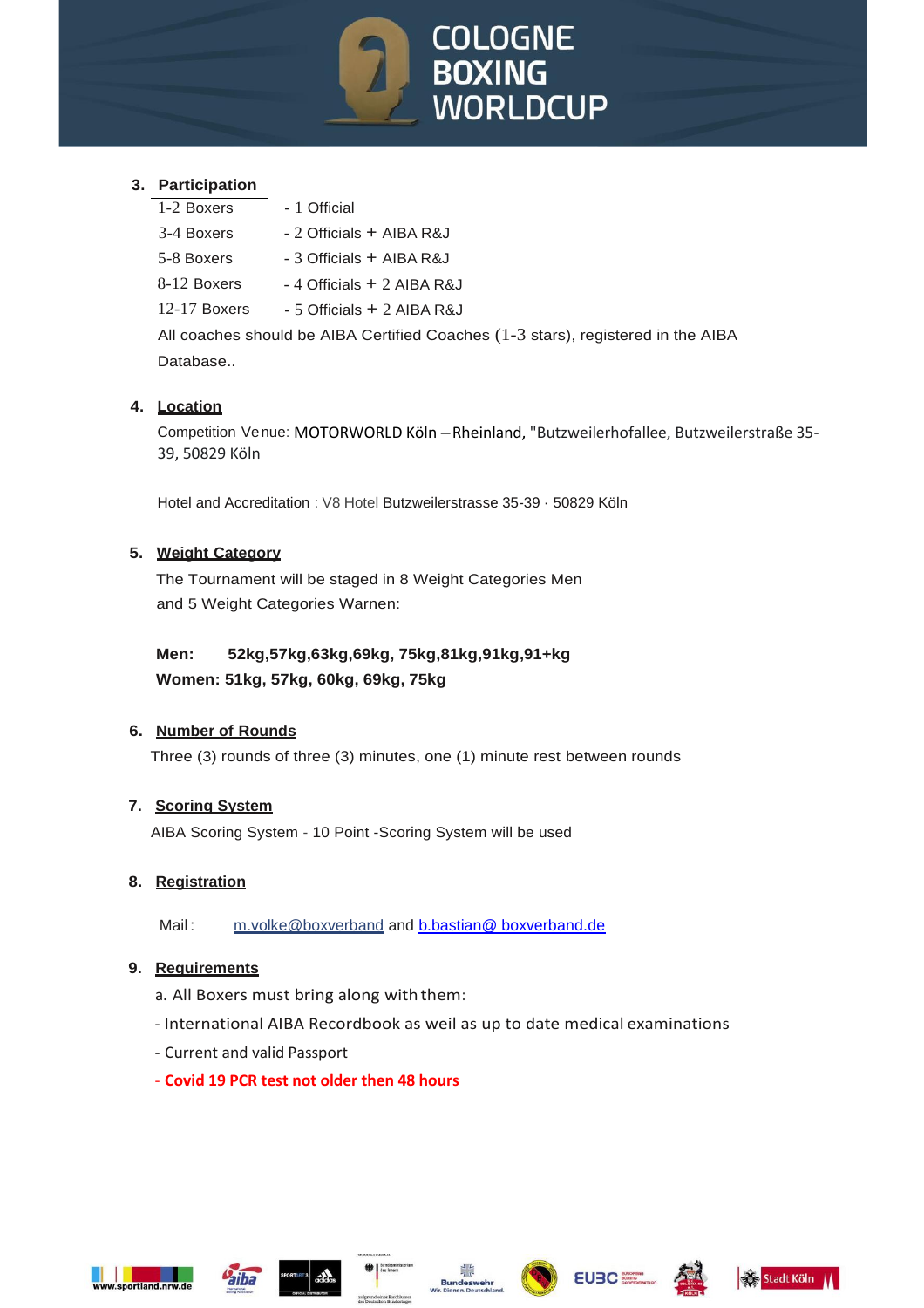

### b. Boxers Unifo rm :

- Each boxer must bring two sets of uniform

- The colours of these two sets of uniform must be in accordance with AIBA Technical and Competition Rules.

## **11 . Boxing Eguipment**

LOC will provide Adidas boxing gloves and headguards (women) to all Boxers for all Bout s. The gloves and headguards (women) are compulsory official items which all Boxers must wear , as they will not be allowed to wear personal ones.

## **12. Transportation**

All delegations will be welcomed at the Airport "Cologne/ Bonn" or "Düsseldorf" . The LOC will arrange transportation between Airport and Hotel and Hotel and Venue. Frankfurt Airport on request.

### **13. Financial Conditions**

- A) Participants are responsible for the transportation to the airports Cologne/ Bonn , Airport Düsseldorf or the train station Cologne. Airport Frankfurt am Main on request.
- B) Room Rates for Team Delegations in the Teamhotel NH Collection 4\*\*\*\* Hotel are as follows

# **NH Collection Köln Mediapark**

Im Media Park 8b, 50670 Köln [Deutschland](https://www.nh-collection.com/de/hotel/nh-collection-koeln-mediapark) +49 30 [22385195](tel:+49%2030%2022385195) **Tel.:** +49 221 [27150](tel:+49%20221%2027150) [nhcollectionkoelnmediapark@nh-hotels.com](mailto:nhcollectionkoelnmediapark@nh-hotels.com)

| Teamhotel NH Colletion 4**** Hotel in the Mediapark Cologne |                               |  |  |
|-------------------------------------------------------------|-------------------------------|--|--|
| Accommodation with fullboard in                             | 100 € per person and night    |  |  |
| Singleroom                                                  |                               |  |  |
| Accommodation with fullboard in                             | $80 \in$ per person and night |  |  |
| Twinbedroom                                                 |                               |  |  |











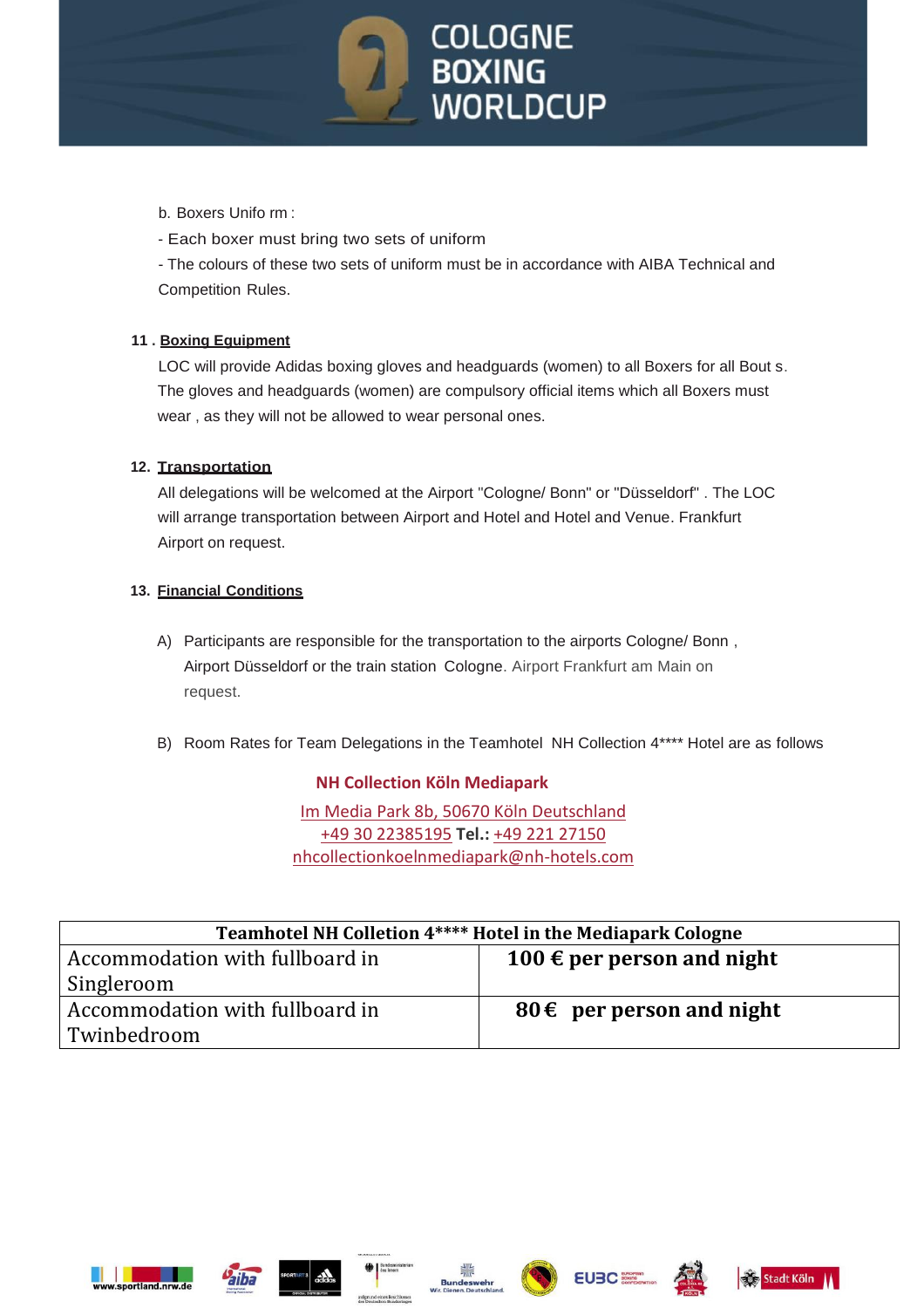

















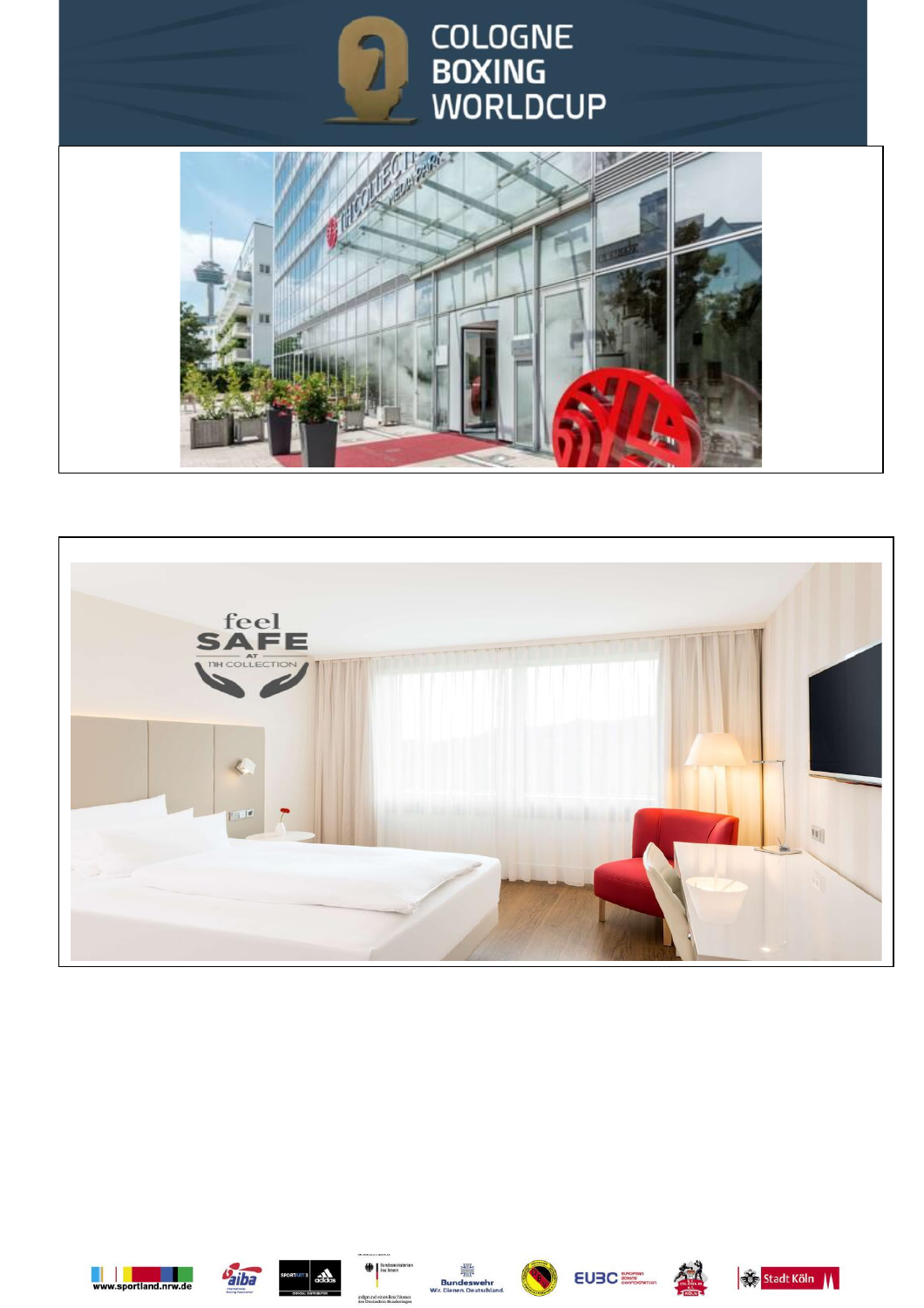

C) Room Rates for Team Delegations in the Teamhotel V8\*\*\*\* are as follows



MOTORWORLD KÖLN RHEINLAND

**V8 Hotel Köln** @MOTORWORLD, an Ascend Collection Member Butzweilerstraße 35-39 50829 Köln +49 (0) 221 57 27 6-802 +49 (0) 151 41 43 4792 [www.v8hotel.koeln](http://www.v8hotel.koeln/)

| Teamhotel V8**** in the Motorworld Cologne |                                     |  |
|--------------------------------------------|-------------------------------------|--|
| Accommodation with fullboard in            | 100 $\epsilon$ per person and night |  |
| Singleroom                                 |                                     |  |
| Accommodation with fullboard in            | 80 $\epsilon$ per person and night  |  |
| Twinbedroom                                |                                     |  |











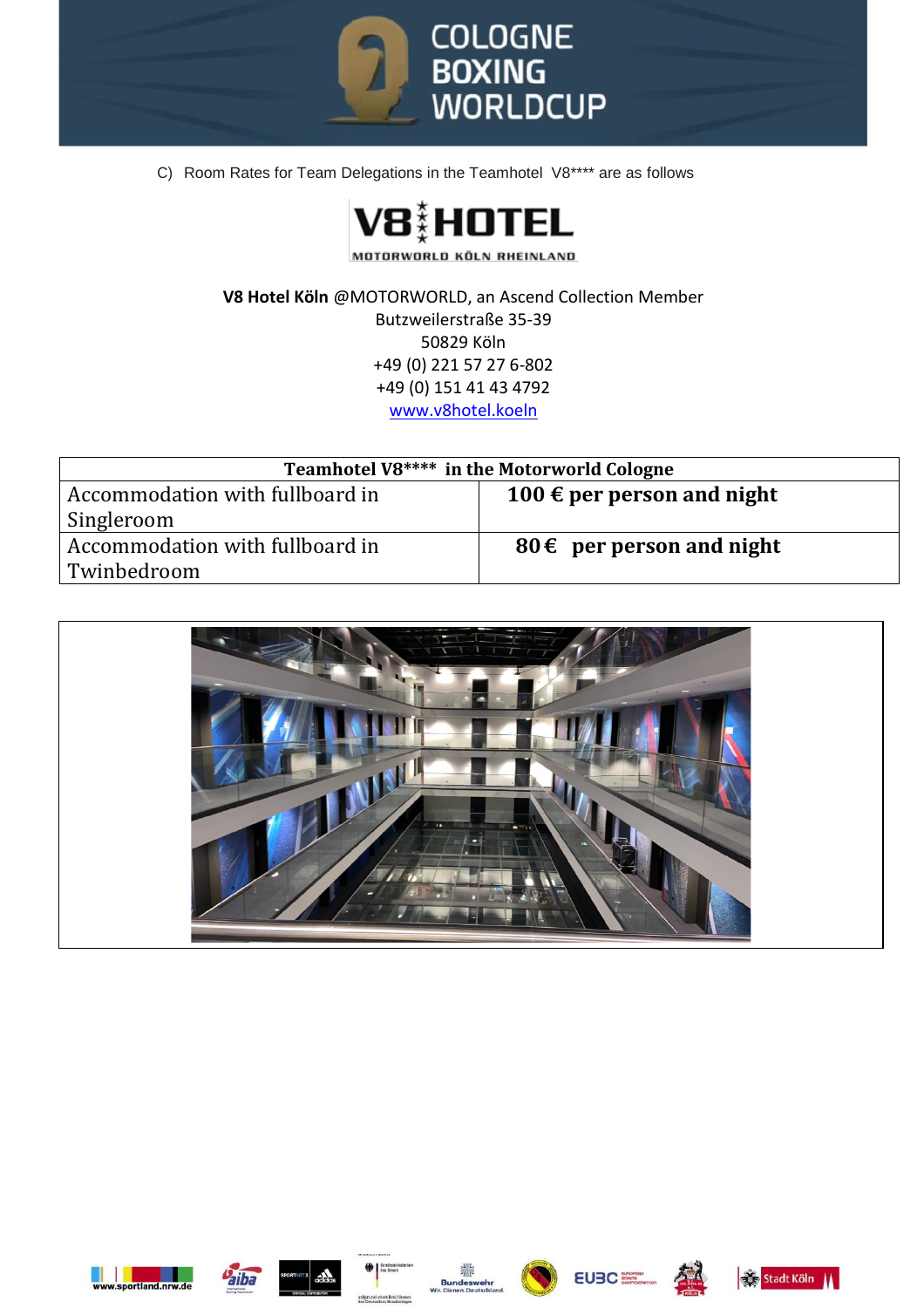



# **14. Competition Venue**





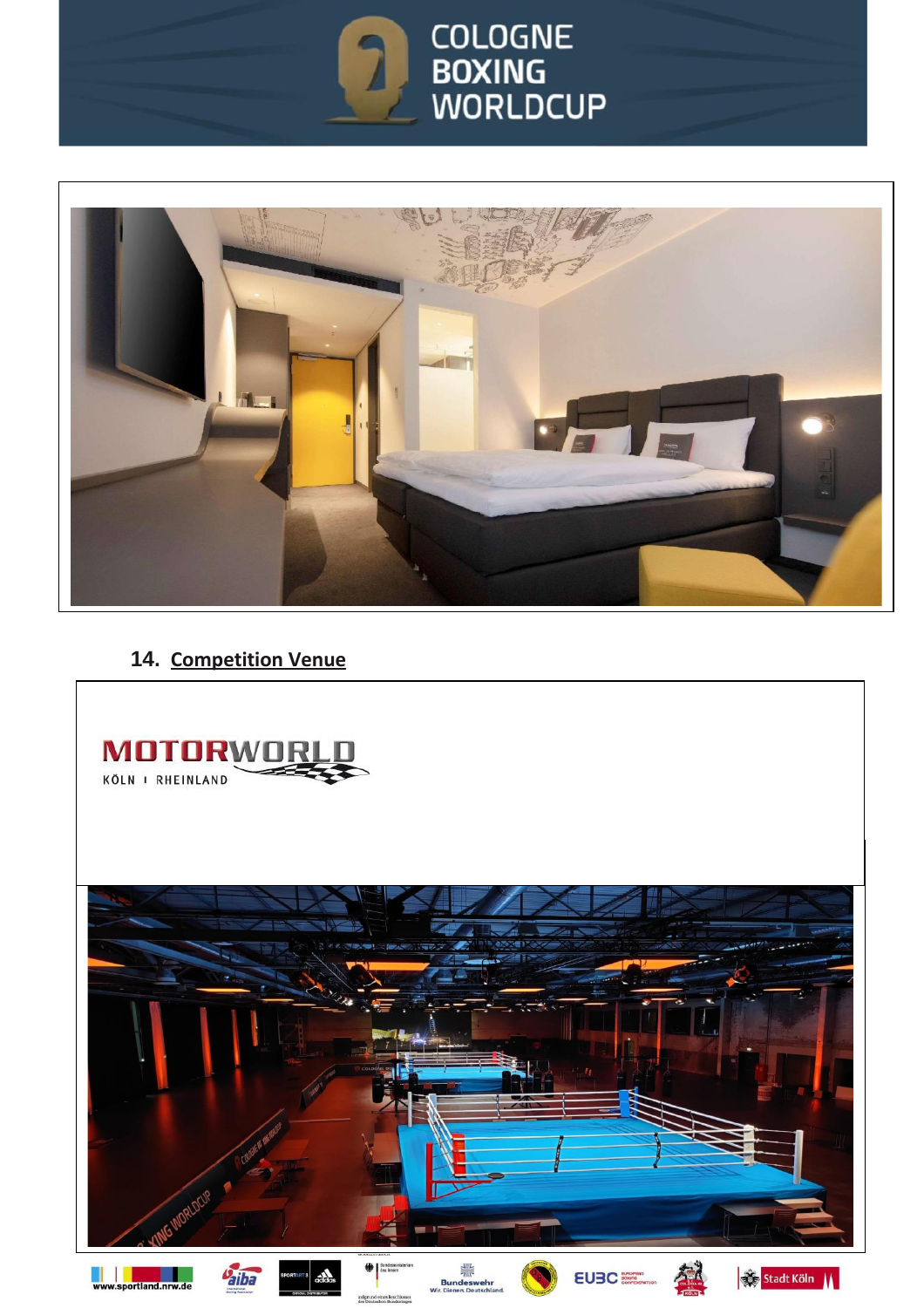

All participating National Federations are required to pay the total amount for their accommodation for the entire Competition Period by **BANK TRANSFER in EURO** - Deadline 08.03.2021 or in cash money at the arrival.

Bank Details: Deutscher Boxsport Verband e.V. IBAN: DE96 5207 0024 0234 5676 00 BIC: DEUTDEDB520

- Team Delegations will not be allowed to receive accreditations and hotel room keys if the payment is not made to the full extent.

Check-In and Check-Out :

- The room rates are only provided for the competition period

Delegations that will come before or leave after Competition Period and Extra Officials shall pay 150  $\epsilon$  for single occupancy.

#### **12. lnsurance**

All participants are responsible for medical insurance (including Covid 19) by their own.

#### **13. Contact details of the Local Organizing Committee:**

German Boxing Association Korbacher St r. 93 34132 Kassel **Germany** Tel.: +49 561-50 62 92 35 Fax: +49 561-50 62 92 22 Mail: m.volke@boxverband and [b.bastian@ boxverband.de](mailto:b.bastian@%20boxverband.de)